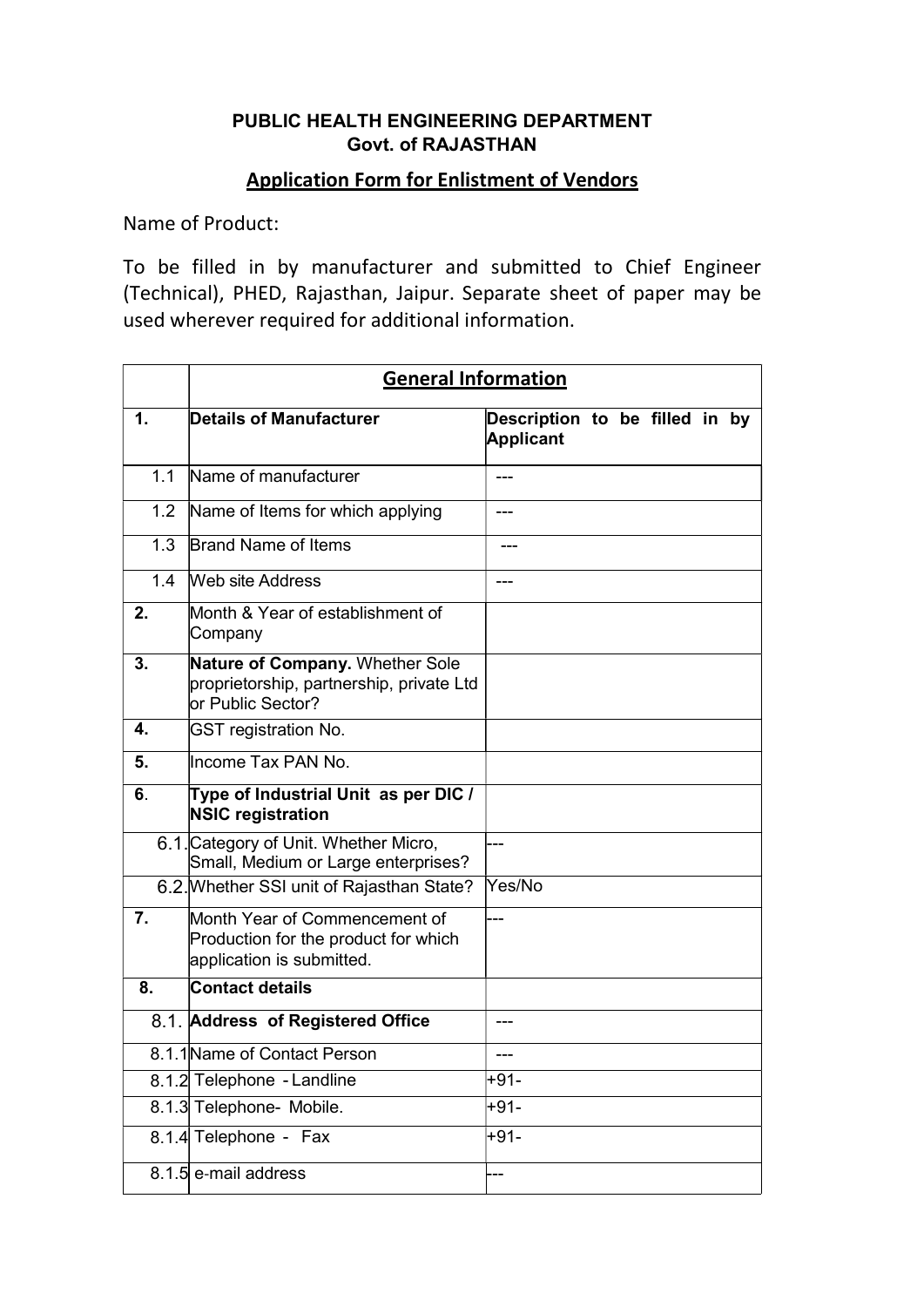| 8.2             | Address of factory.                                                                                                                                  |                                              |  |  |  |
|-----------------|------------------------------------------------------------------------------------------------------------------------------------------------------|----------------------------------------------|--|--|--|
|                 | 8.2.1 Whether Factory is located in<br>backward industrial area?                                                                                     | Yes/No                                       |  |  |  |
|                 | 8.2.2 Name of Contact Person in factory                                                                                                              | ---                                          |  |  |  |
|                 | 8.2.3 Telephone - Landline                                                                                                                           | +91-                                         |  |  |  |
|                 | 8.2.4 Telephone- Mobile.                                                                                                                             | $+91-$                                       |  |  |  |
|                 | 8.2.5 Telephone - Fax                                                                                                                                | $+91-$                                       |  |  |  |
|                 | 8.2.6 e-mail address                                                                                                                                 |                                              |  |  |  |
| 8.3             | <b>Head of the organisation</b>                                                                                                                      |                                              |  |  |  |
|                 | 8.3.1 Name of owner                                                                                                                                  |                                              |  |  |  |
|                 | 8.3.2 Telephone - Landline                                                                                                                           | $+91-$                                       |  |  |  |
|                 | 8.3.3 Telephone- Mobile.                                                                                                                             | $+91-$                                       |  |  |  |
|                 | 8.3.4 Telephone - Fax                                                                                                                                | $+91-$                                       |  |  |  |
|                 | 8.3.5 e-mail address                                                                                                                                 |                                              |  |  |  |
| 9.              | Name of other top management<br>personnel with designation.                                                                                          | ---                                          |  |  |  |
| 10 <sub>1</sub> | Name and Address of associate                                                                                                                        | ---                                          |  |  |  |
| 11.             | Banker's Name & address.                                                                                                                             |                                              |  |  |  |
|                 | <b>Manufacturer's capacity</b>                                                                                                                       |                                              |  |  |  |
| 12.             | <b>Annual Capacity In terms of</b><br>quantity / Numbers.                                                                                            |                                              |  |  |  |
|                 |                                                                                                                                                      | <b>NOs</b><br>Qty<br>Amount (lac $\bar{z}$ ) |  |  |  |
| 12.1.           | Licensed                                                                                                                                             |                                              |  |  |  |
| 12.2            | Installed                                                                                                                                            |                                              |  |  |  |
| 12.3            | Actual achieved in last 3 Years.                                                                                                                     |                                              |  |  |  |
| 12.4            | 2014-15                                                                                                                                              |                                              |  |  |  |
| 12.5            | 2015-16                                                                                                                                              |                                              |  |  |  |
| 12.6            | 2016-17                                                                                                                                              |                                              |  |  |  |
| 12.7            | <b>Present Manufacturing capacity</b>                                                                                                                |                                              |  |  |  |
| 13.             | Annual turnover based on Balance<br>Sheet for the last 3 years for the<br>particular item. (Submit copy of<br><b>Balance Sheet of last 3 years.)</b> |                                              |  |  |  |
|                 | 2014-15                                                                                                                                              | ------ lac ₹                                 |  |  |  |
|                 | 2015-16                                                                                                                                              | ------ lac ₹                                 |  |  |  |
|                 | 2016-17                                                                                                                                              | ------ lac ₹                                 |  |  |  |
| 14.             | Manufacturing range.                                                                                                                                 |                                              |  |  |  |
| 14.1            | Attach list of items, sizes, classes &<br>its manufacturing capacities.                                                                              |                                              |  |  |  |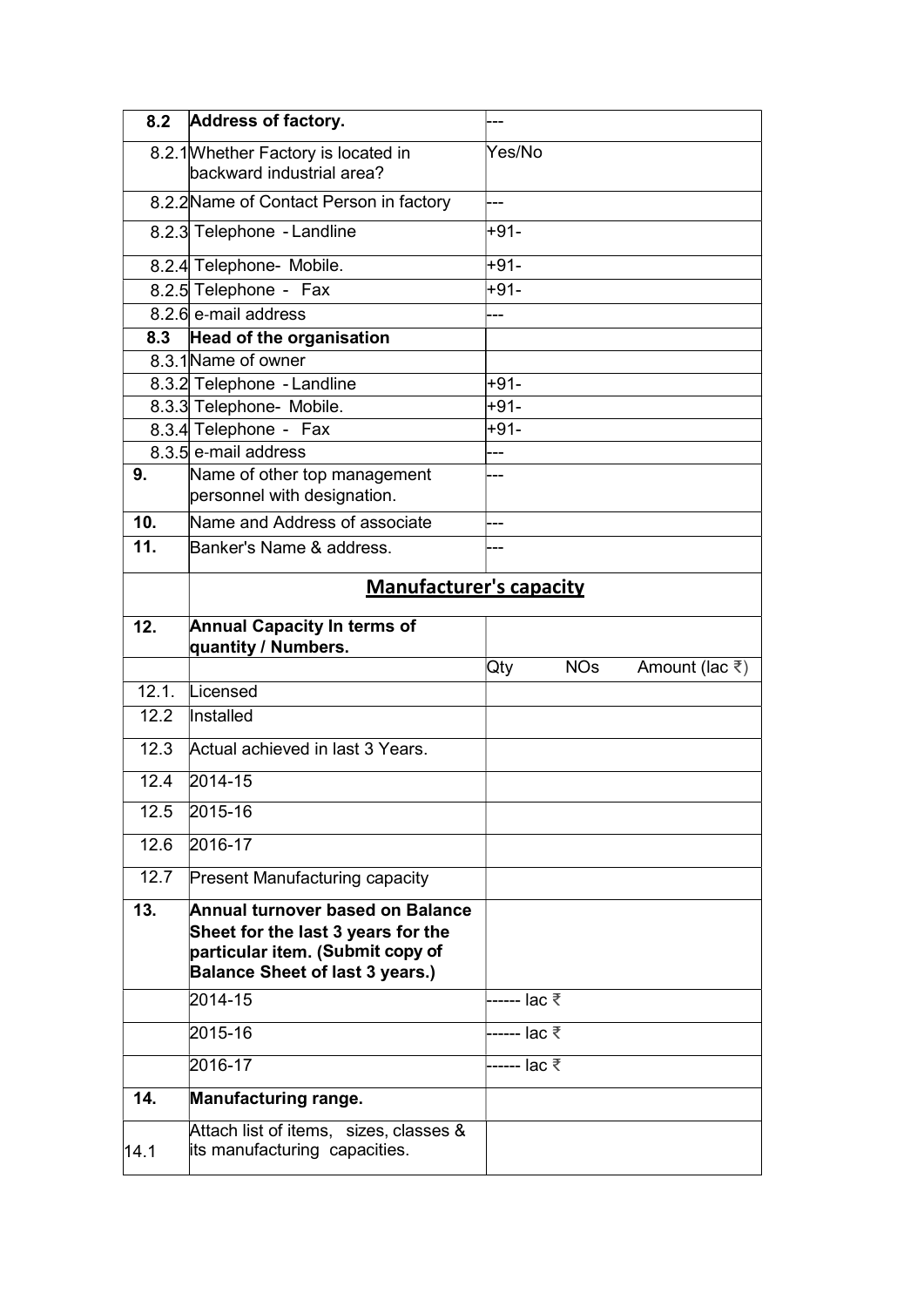|     | <b>Facilities available</b>                                                                                                             |  |  |
|-----|-----------------------------------------------------------------------------------------------------------------------------------------|--|--|
| 15. | Technical Staff                                                                                                                         |  |  |
|     | 15.1 Details of Engineers and other technical<br>lstaff available.                                                                      |  |  |
| 16. | <b>Manufacturing Facilities.</b>                                                                                                        |  |  |
|     | 16.1 Adequacy of manufacturing machinery<br>(List of machines, facilities to be<br>attached separately)                                 |  |  |
|     | 16.2 List of Material/Component, testing<br>equipment with make, year of purchase.                                                      |  |  |
| 17. | Testing Facilities.                                                                                                                     |  |  |
|     | 17.1 Approved by reputed organization? if<br>yes, Give details.                                                                         |  |  |
|     | 17.2L ist of tests carried out on raw material.                                                                                         |  |  |
|     | 17.3 List of tests carried out on product<br>during manufacturing                                                                       |  |  |
|     | 17.4 List of tests carried out on final product.                                                                                        |  |  |
|     | 17.5 All measuring instrument are calibrate<br>from NABL Approved Lab? (furnish<br>records)                                             |  |  |
|     | 17.6 Details of in- House testing facilities,<br>testing<br>equipments available as per relevant IS/<br>or any other relevant standard. |  |  |
|     | 17.7 Testing facilities dependent on external<br>Agencies.                                                                              |  |  |
|     | 17.8 Adequacy of testing facility.                                                                                                      |  |  |
|     | 17.9R& D Facilities and available<br>infrastructure if any                                                                              |  |  |
|     | 17.10 Quality awards if any                                                                                                             |  |  |
|     | 17.11 Technical Collaboration if any.                                                                                                   |  |  |
| 18. | <b>BIS / Other relevant licenses.</b>                                                                                                   |  |  |
|     | 18.1 BIS license Nos. with certified copies.<br>Details of size and class                                                               |  |  |
|     | 18.2 Copies of other relevant licences, if any                                                                                          |  |  |
|     | 18.3 SO-9001:2008, ISO: 14001:2004,<br>OHSAS: 18001:2007 Certificate if any.                                                            |  |  |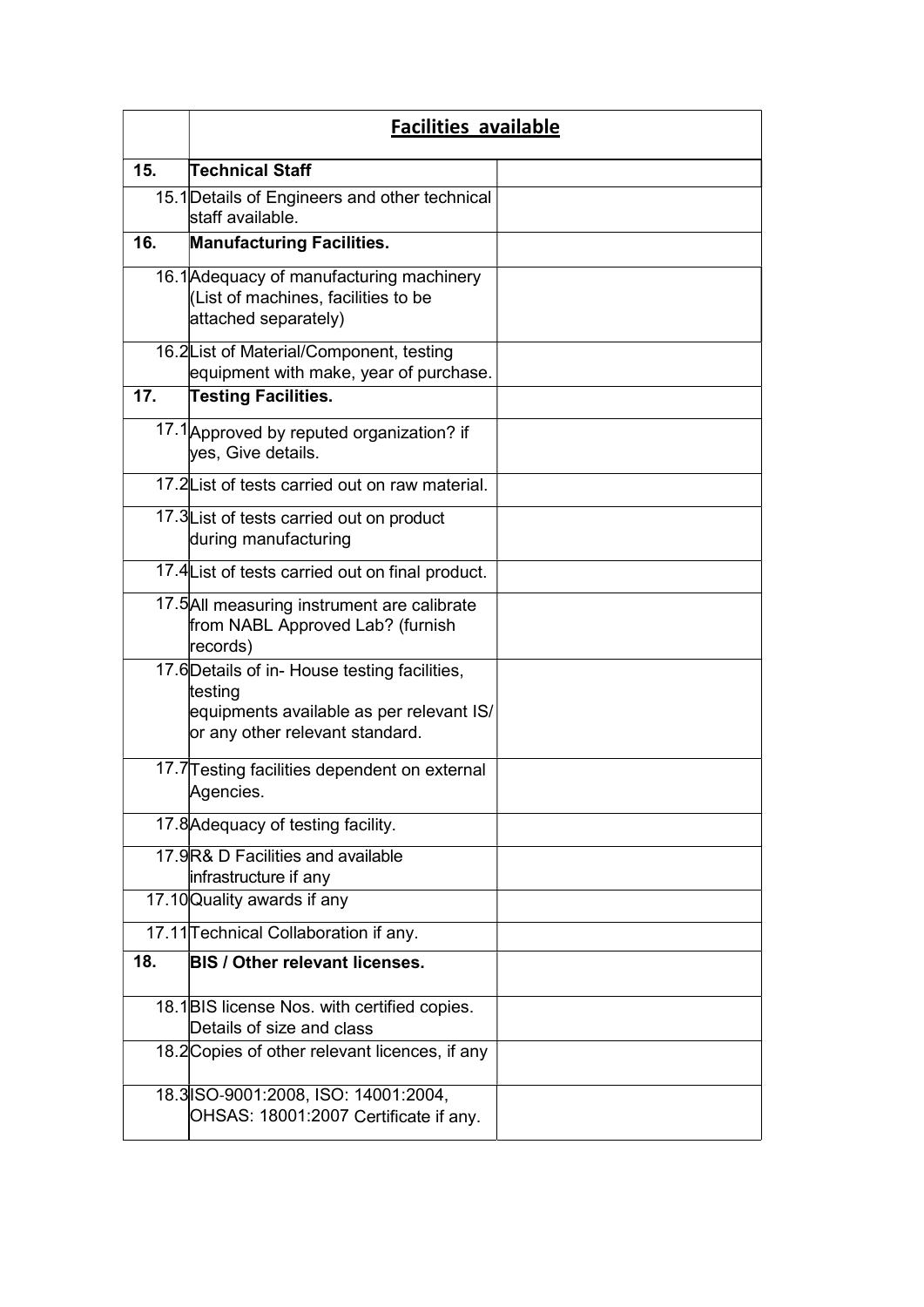|     | 18.4/s the BIS/Other relevant licenses under Yes/No<br>suspension/ cancellation at the time of<br>submission of application.                                  |         |
|-----|---------------------------------------------------------------------------------------------------------------------------------------------------------------|---------|
|     | 18.5/s the BIS/Other relevant licenses under Yes/ No<br>stop marking at the time of submission<br>of application.                                             |         |
|     | 18.6 Was the BIS/Other relevant licenses<br>ever put under stop marking since<br>01.04.2014 and has been resumed at<br>the time of submission of application. | Yes/ No |
|     | 18.6.1 If Yes Date of Stop Marking                                                                                                                            |         |
|     | 18.6.2 Date of resumption of marking                                                                                                                          |         |
| 19. | <b>Performance reliability</b>                                                                                                                                |         |
|     | 19.1 Satisfactory execution of supply orders<br>with Contents and order value details in<br>last 3 years                                                      |         |
|     | 19.1.1 With PHED Rajasthan                                                                                                                                    |         |
|     | 19.1.2 With other Deptt. of Govt. of Rajasthan.                                                                                                               |         |
|     | 19.1.3 With other Govt., Semi Govt., Public<br>lsectors etc.                                                                                                  |         |
|     | 19.2 Performance Certificates on order<br>completion vis-à-vis contractual                                                                                    |         |
|     | 19.2.1 With PHED Rajasthan.                                                                                                                                   |         |
|     | 19.2.2 With other Deptt. of Govt. of Rajasthan.                                                                                                               |         |
|     | 19.2.3 With other Govt., Semi Govt., Public<br>sectors etc.                                                                                                   |         |
|     | 19.3 Quality Assurance Plan of the Product<br>submitted to various departments/<br>organisation.                                                              |         |
|     | 19.4 Details<br>of<br>Third<br>Inspection<br>Party<br>(Testing) done for the product.                                                                         |         |
| 20. | Manufacturer may give any additional<br>information, if seems necessary.                                                                                      |         |

Signature of applicant

Name of applicant

Designation

Date

Place **Name of Firm with seal & stamp**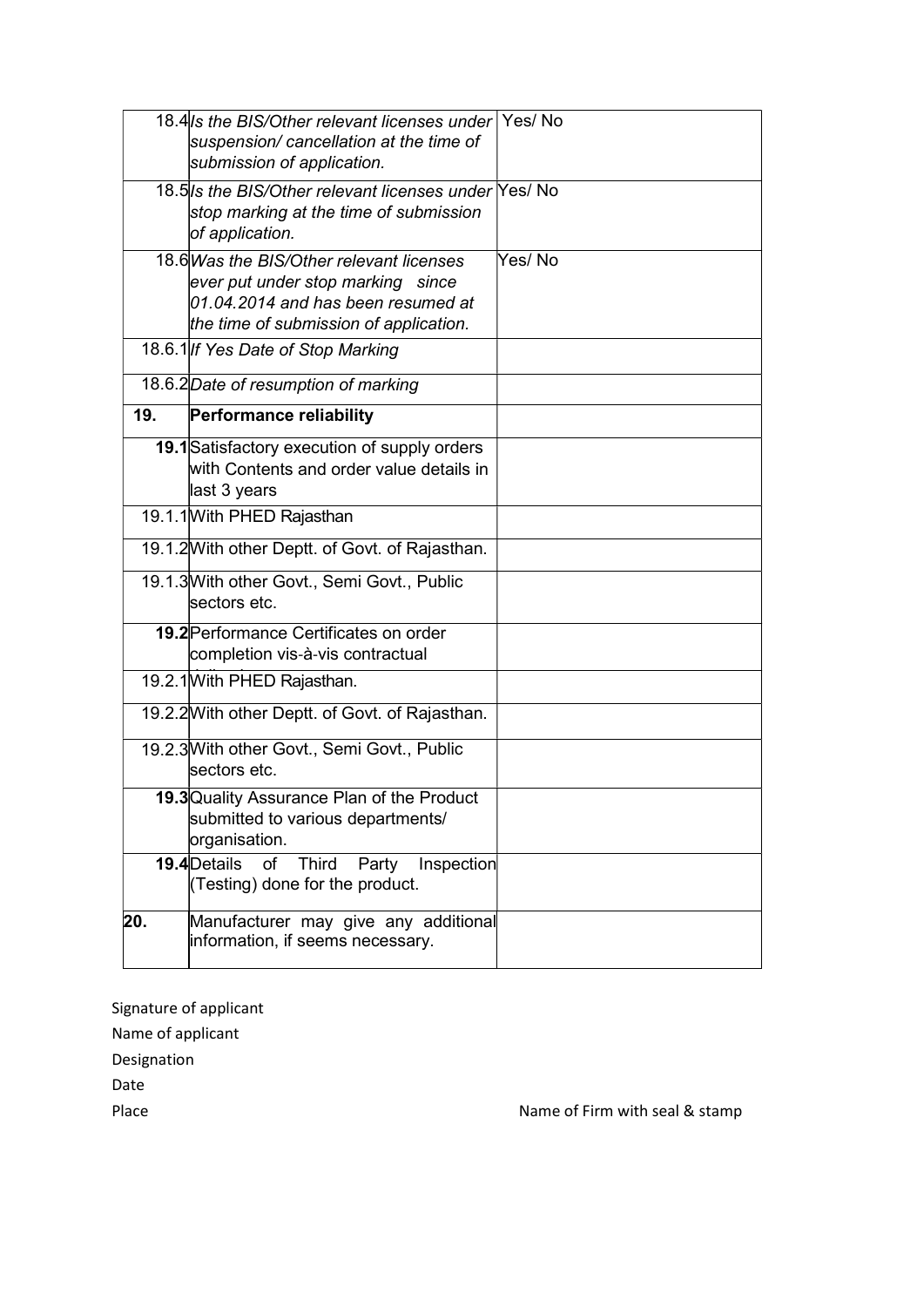## List of Enclosures with Manufacturer Registration Application.

|  | (This is an Indicative list) |  |
|--|------------------------------|--|
|  |                              |  |

| Sr no. | <b>Particular</b>                                                                                                                                                                                         | Enclosures no. | Page<br>No. |
|--------|-----------------------------------------------------------------------------------------------------------------------------------------------------------------------------------------------------------|----------------|-------------|
| 1.     | <b>Chief</b><br>Covering<br>Letter,<br>addressed<br>to<br><b>Engineer</b><br>(Technical),<br>$2$ -Civil<br>Lines,<br>Jal Bhawan, PHED Jaipur (Raj.)-302002,<br>$(0141 - 2222342, rj \tmtext{tm@nic.in}).$ |                |             |
| 2.     |                                                                                                                                                                                                           |                |             |
| 3.     | <b>Company Profile</b><br>Financial Soundness /Net worth /Credit                                                                                                                                          |                |             |
|        | facility with letter from Banker.                                                                                                                                                                         |                |             |
| 4.     | List of Top management personnel with                                                                                                                                                                     |                |             |
|        | Designations.                                                                                                                                                                                             |                |             |
| 5.     | Copy of registration as Micro, Small,                                                                                                                                                                     |                |             |
|        | Medium or Large enterprises.                                                                                                                                                                              |                |             |
| 6.     | Copy of Memorandum& Articles of                                                                                                                                                                           |                |             |
|        | association ROC, partnership deed etc.                                                                                                                                                                    |                |             |
| 7.     | Copy of ISO License.                                                                                                                                                                                      |                |             |
| 8.     | Copy of Income Tax Permanent Account<br>No.(PAN CARD)                                                                                                                                                     |                |             |
| 9.     | Copy of BIS Licenses for products.                                                                                                                                                                        |                |             |
| 10.    | Copy of Import & Export license, if any.                                                                                                                                                                  |                |             |
| 11.    | Copy of certificate of Quality awards,                                                                                                                                                                    |                |             |
|        | National Award for Research                                                                                                                                                                               |                |             |
|        | & Development, Outstanding                                                                                                                                                                                |                |             |
|        | Entrepreneurship, if any.                                                                                                                                                                                 |                |             |
| 12.    | Details of R& D Facilities, if any.                                                                                                                                                                       |                |             |
| 13.    | Proof of Technical Collaboration, if any.                                                                                                                                                                 |                |             |
| 14.    | Copy of audited Balance sheet with                                                                                                                                                                        |                |             |
|        | turnover Details for last 3 years                                                                                                                                                                         |                |             |
|        | (2014-15, 2015-16, 2016-17)                                                                                                                                                                               |                |             |
| 15.    | List of product's manufacturing range,                                                                                                                                                                    |                |             |
|        | Capacity, type, class, size                                                                                                                                                                               |                |             |
|        | viz.                                                                                                                                                                                                      |                |             |
| 16.    | Attach Product Catalogues, Brochure of                                                                                                                                                                    |                |             |
|        | items, range, sizes, classes with their                                                                                                                                                                   |                |             |
|        | capacities etc.                                                                                                                                                                                           |                |             |
| 17.    | List of Technical staff like Engineers,                                                                                                                                                                   |                |             |
|        | Quality control staff, Production staff etc.                                                                                                                                                              |                |             |
| 18.    | List of Machinery, facility with                                                                                                                                                                          |                |             |
|        | complete Details, make, year of<br>purchase.                                                                                                                                                              |                |             |
| 19.    |                                                                                                                                                                                                           |                |             |
|        | List of machinery &equipments for Material                                                                                                                                                                |                |             |